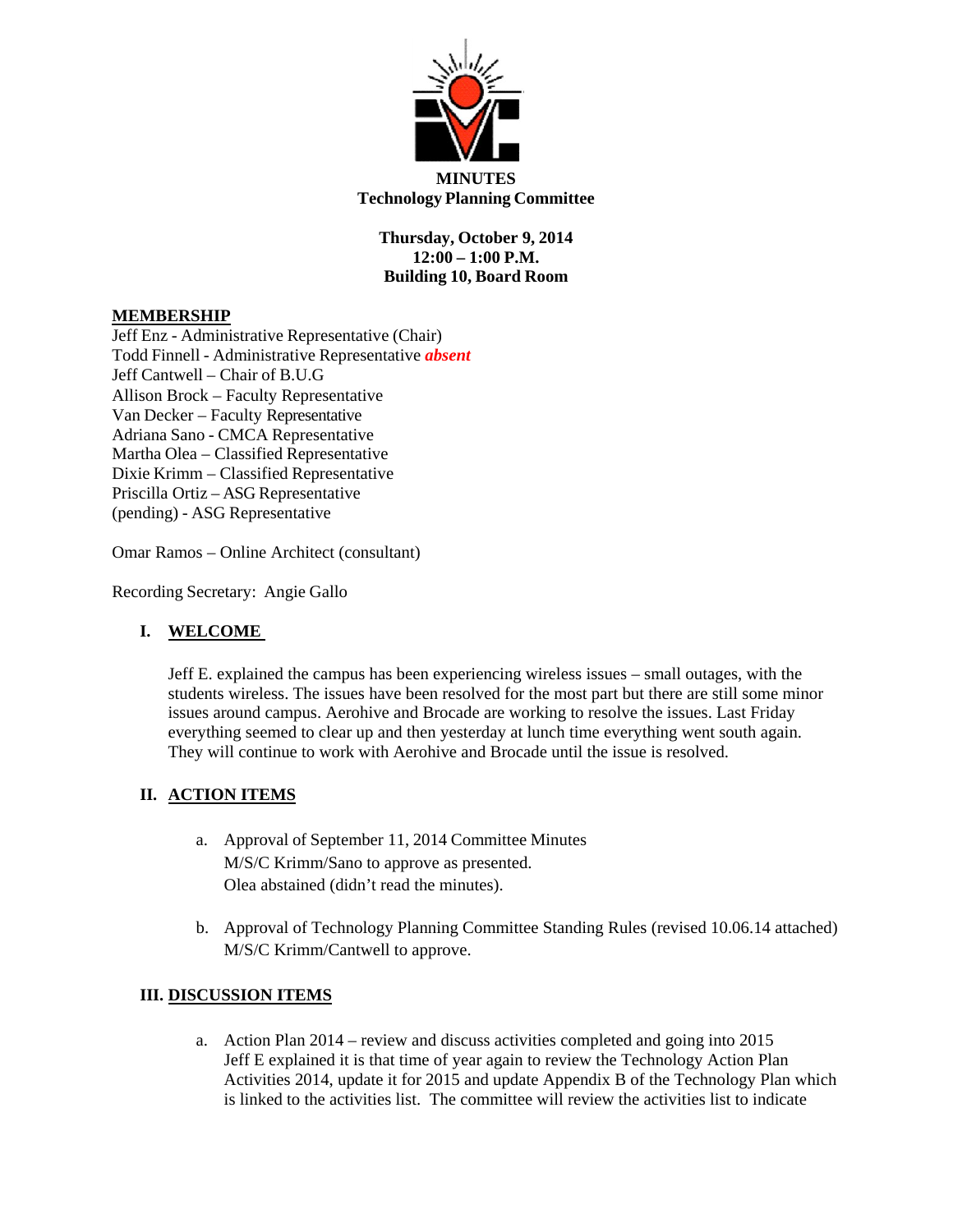which projects have been completed, which to carry over to next year, if any need to be removed, what can't be completed, or what needs to be added. The I.T. managers will bring back tasks from their individual areas for addition to the list.

2014 Activities – notes & updates

- 1. Jeff C HR side completed with their part now depends on Business Office.  $5<sup>th</sup>$  yr. on ATLAS but need to focus now on Business. Very close to being done.
- 2. Jeff E Challenge is some of these are costly. Try to get some through program review; ongoing never really done.
- 3. Jeff E. pretty good inventory at this time. What we need to do is make recommendations for improvements. What software can we implement to make things better (leave this one on list to tackle for next year)
- 4. A lot has been done over last year. Key piece update of core network equipment. We completed a project around the core and some of those problems seemed to start around that time.
- 5. Essentially done Microsoft system center in place (completed but never done, always maintenance to be done)
- 6. SharePoint file sharing, not a lot of Office 365 training available out there. Would like for us to research and see if we could find something useful to our needs.
- 7. No information available
- 8. Update available by December
- 9. No information available
- 10. Main campus is up, some not, need to determine if system is the right one for our campus.
- 11. No update available UMRA
- 12. On its way CA Solution Center because CA is seen as it's our foreign country; mid to late next yr. we can't move until they move.
- 13. Not much progress.
- 14. Testing phase July next yr. no longer contract out to XAP; Better look and feel.
- 15. Working on it right now funding issues, one cost done but dealing with ongoing.
- 16. Will circle back (keep on)
- 17. Started to establish if software no longer supported by company, we will no longer support. (for security too)
- 18. Ongoing what are password levels?
- 19. In discussion: 80 100K to replace.
- 20. Done.
- 21. Part of Student success act done.
- 22. Done.
- 23. Done.

Activities list will be brought to next meeting with changes.

b. Technology use on campus – how do we find out what and where we want to go as a campus.

Jeff C – would like to see a software or system to assist in the verification of addresses